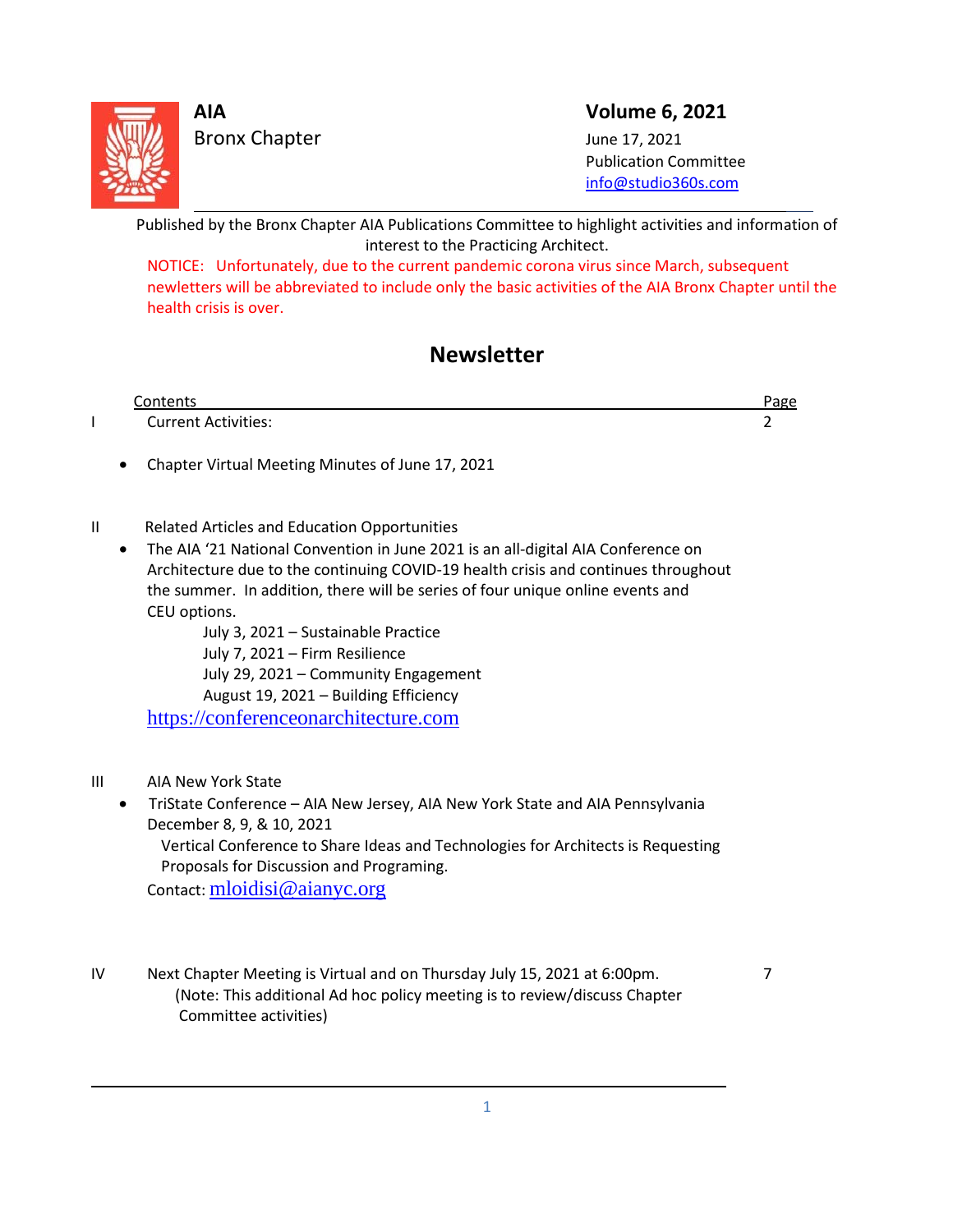#### I Current Activities



# June 17, 2021 AIA BRONX CHAPTER MEETING MINUTES

#### Meeting began at 6:07pm.

Attendees: Bob Esnard Antonio Freda Ken H. Koons, Sr. Ken A. Koons, Jr. Anna Maldonado Robert Markisz Carlos Matute Julian Misiurski Seymour Weintraub

William Davis Jr. Chris Jordan and John Pepe Guest Ofe Clarke **Market & Sales Representatives** Market & Sales Representatives Sara Djazayeri Versatex Building Products

#### Agenda / Discussion:

1. Seminar:

The seminar on "PVC101: The Benefits and Uses of Cellular PVC Trim" was presented by John Pepe and Chris Jordan, Sales Representatives of PVC Versatex Building Products, a major manufacturer in the country. Created in 2004, they are a high-end PVC Trim company and over time developed many diverse products to meet the trimming needs of buildings and architecture.

Versatex Building Products is located in Aliquippa, PA. John Pepe led the presentation by outlining the seminar with Chris Jorden who will close the seminar and will respond to questions. The presentation is organized to help architects and designers understand the:

- Properties of cellular PVC.
- Cellular PVC micro-ingredients.
- Key differences between high and low-quality cellular PVC.
- Ease of use and adaptability of PVC.
- Common and unique end-use applications.
- Painting, staining, and laminating options.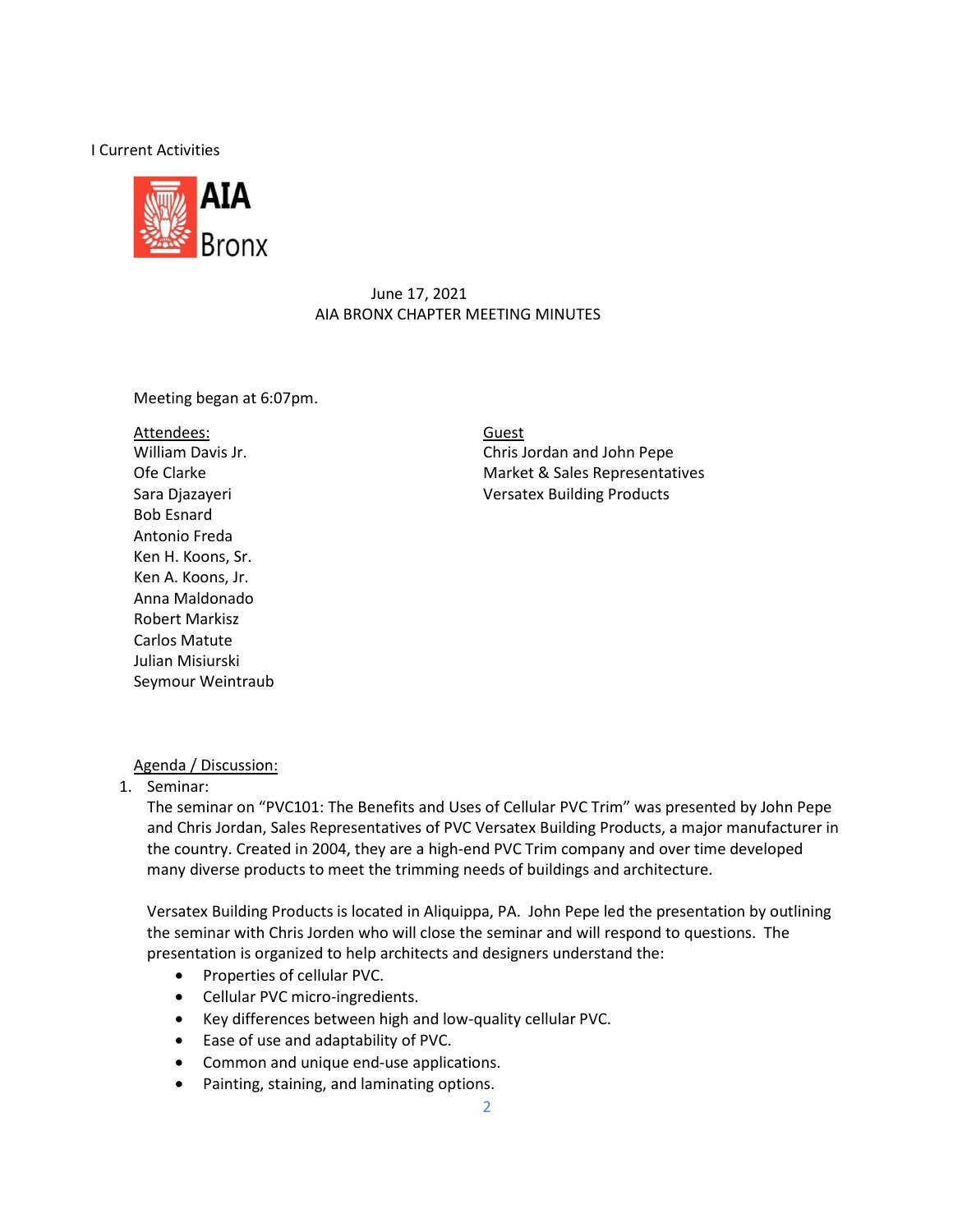PVS is a unique light versatile product that has replaced wood and precast concrete used as a trim in many buildings. It is similar to wood in that, it can be cut, drilled, and painted like wood but does not, splinter, and is insect resistant. It also can be placed in direct contact with masonry, the grade or water. There are many PVC applications that weather well for use on porches, lockers, outdoor living areas, as well as in basements and garages. The resistance to water and moisture is illustrated in the chart below:

# **Moisture Absorption**



| <b>Specimen ID</b>  | 24 Hr. @ 23°C Water<br><b>Absorption (%)</b> |
|---------------------|----------------------------------------------|
| <b>Fiber Cement</b> | 45.38                                        |
| Urethane Fly Ash    | 5.16                                         |
| <b>OSB Trim</b>     | 29.55                                        |
| <b>MDF Trim</b>     | 37.54                                        |
| <b>Cellular PVC</b> | < 0.50                                       |

Test Method: Specimens were evaluated by Water Immersion in accordance with ASTM D570-98 (2010), Standard Test Method for Water Absorption of Plastics, Section 7.1 - Twenty-Four Hour Immersion

However, there are many manufactures of PVC. Some have more "micro-ingredients" then others and are made utilizing various different manufacturing procedures. The better-quality manufacturing process impacts the long-term performance and wearability, workability, and flexibility of strength as well as the product warranty.

John illustrated with photos many examples of, porch ceilings, coffer beams, door and window trims, column wraps, custom brackets, soffits, decorative as well as structural railings, flower boxes, cupolas and even mailboxes. Manufacturers now have the ability to film laminated boards, windows, siding and ceilings and can mimic wood, grain colors and with the ability to significantly reduce the heat transfer and impact of UV fading not possible with other trim products. Finally, PVC is generally not affected by UV rays and over time will not fade in color.

PVC can be used in just about every type of building use; residential, commercial, community facility and historic buildings. PVC is affectively used in the restoration of older structures. In many situations if a structure is compromised, the lighter weight recreation can allow a building to be saved and reused.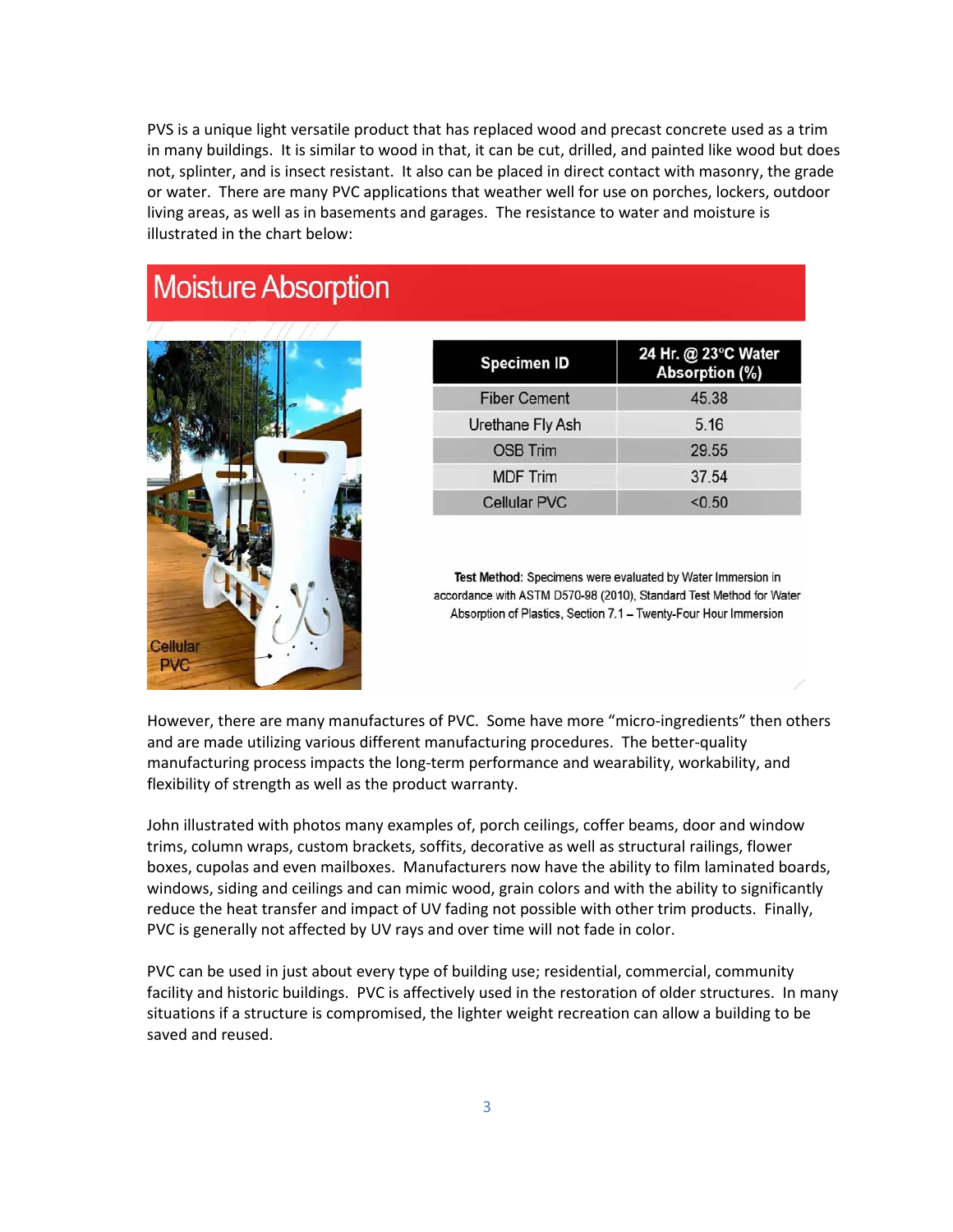John concluded his portion of the presentation highlighting the sustainability and fire resistive characterizations of Cellular PVC. PVC does not set "off gas", it is rigid, inert and, a product that is one of the most researched and tested materials. It is recyclable, durable, strong and is selfextinguishing with a flame spread rating – Class A, which does not support combustion. In terms of landfill waste, it is almost negligible because it is basically recyclable.

Chris Jordan concluded by describing why architects should chose Versatex products as they are the industry standard. Versatex manufacturers only trim products that are the most; efficient, durable, clean, innovative, sustainable, flexible and safe in the industry. They are the "best inclass" in all aspects of the business and produce all their products in the USA. Chris showed photos of Versatex products in buildings throughout the country. He had physical samples to illustrate; siding trim, column wrap arounds, that last longer without a significant loss or waste of material in the construction of buildings. The sheet and trim pieces come in more; sizes, types, thickness and colors then other manufacturers. Therefore, Versatex products are more efficient and most project experience less waste of material. Versatex significantly has a unique 100% warranty for the life of all the products they produce.

John Pepe and Chris Jordan's presentation was informative, and well received by Chapter members. Members were encouraged, if they are interested to learning more about Cellular PVC Trim, Versatex Building Products or if they would like samples, they should contact:

Chris Jordan Versatex Cell: 845-616-9035 Email: [cjordan@versatex.com](mailto:cjordan@versatex.com)

2. Adoption of May minutes:

The Minutes of May 27, 2021 were attached to the June meeting notice for members to review. Marty Zelnik made a motion for approval, which was seconded by Julian Misiurski and the May 2021 minutes were unanimously approved.

3. Next Meeting Dates:

The meeting times were discussed at some length, and it was agreed that all future virtual meetings should be in the evening. Tony Freda then suggested that perhaps there is an advantage to having all meetings virtually and occasionally have in person meetings, since we have more participation of both new and older Chapter members in the virtual format. It was then agreed to stay virtual and only when appropriate, to have annually a few or as necessary/needed in-person meetings. It was suggested and agreed that we would have the next in-person meeting, if the COVID issue allows, in December 2021.

The future dates scheduled will be:

July 15, 2021 6:00pm At the end of this June meeting, in agenda item #6 an Ad hoc virtual meeting was scheduled for July 15, 2021, at 6:00pm for exclusive discussions on Chapter Committee reports. September 23, 2021 6:00pm October 21, 2021 6:00pm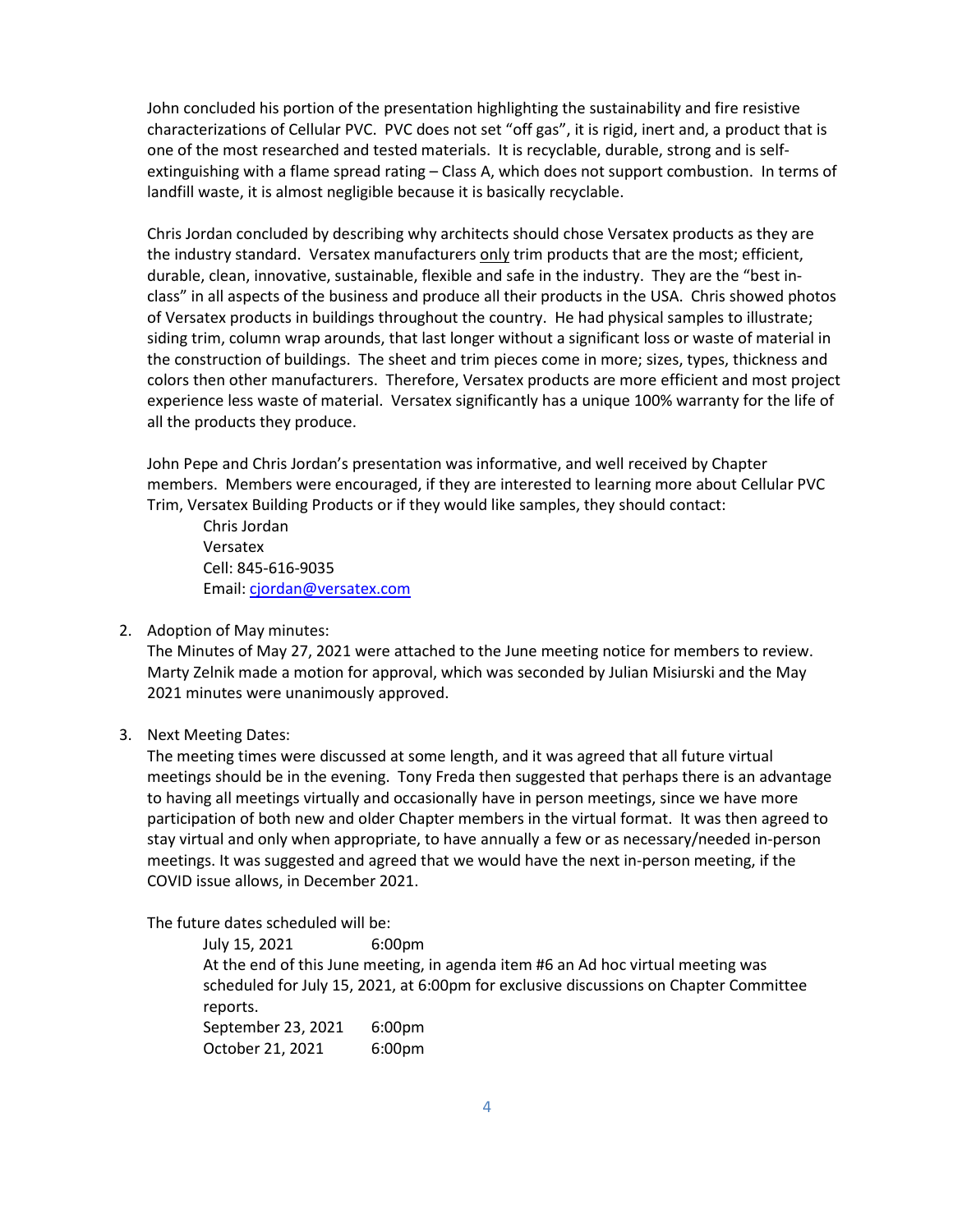#### 4. AIA '21 – National Convention Update.

As Sara Djazayeri could not attend the virtual Convention Presidents meeting, and the Chapter Vice President Marty Zelnik, attended on behalf of the Bronx AIA Chapter on June 14, 2021. This was a Virtual meeting of all AIA Chapter presidents, or their representatives where various National AIA policy and funding items were discussed and voted on.

Marty verbally reviewed the meeting highlights and summarized the agenda items voted on. The President and Executive Vice President of the AIA presented the overall National AIA goals for 2021 which are very similar to the issues and goals the Chapter has been working on and trying to implement through its' Committees. The idea of attempting to diversify and support inclusivity and fairness in the "architectural" workplace and society, to encourage young professionals' education and mentorship wherever possible and finally, to assist wherever possible architectural practice by recruiting as many young members as possible. The ultimate goal being to build as strong a professional organization while reflecting America's highest standards of democracy. Marty submitted his notes for members information describing the proceedings attached as Appendix I.

#### 5. New York City – DOB:

Tony Freda was unable to attend last months' Architects Council of New York (ACNY) Meeting. However, he highlighted the educational opportunities and clarifications of DOB practices that the Council offers. ACNY coordinates with other chapters and professional organizations which he will forward to the Chapter Secretary for circulating to members as they are offered. In addition, Tony reviewed the continuing communication gap and practical difficulties in resolving specific processing issues that the implementation of DOB NOW combined with the pandemic, has made much more complicated. He urges those members to be as careful and precise as they can be, in filling all any DOB forms and submitting applications. Being accurate and consistent with the DOB procedures for filing, is critical to be successful as a practicing architect in NYC.

Sara Djazayeri suggested that our Chapter hold a seminar for CEU credit, that offers to our new members, the other AIA and Architects practicing in NYC, a "Basic" tutorial on how to file with the new DOB NOW system. After a short discussion, it was thought that it might be developed as a question and answer session. Sara thoughts was that she, Tony, and perhaps another member of the Chapter could present the seminar as a discussion of 60 minutes or so reviewing the basic steps of filing and ALT1, i.e, Change of Use or ALT2 i.e., modifying an apartment or expanding a house or deck that would be very helpful to associate and new architects who would like help in getting started with this complicated DOB process of filing. Bob Esnard indicated that the Chapter can set up such a course and get it approved but needs a paragraph and a set of learning objectives to file the course with National AIA. Sara said she would write it up and, requested if other members who may have interest in participating, they should contact her at; info@studio360s.com.

#### 6. Chapter Committee:

• Education:

The Education committee is still working on their Fall event and hope to have a program worked out for discussion at the September meeting. Sara Djazayeri brought to the members attention, a request from the AIA Queens Chapter, for the Bronx Chapter to support and jointly sponsor with other borough Chapters, a "Small Firm Exchange" (SFx) for a one CEU credit to assist the needs and concerns of architects who work in small (10 or under) firms. The membership unanimously supported this effort and Sara will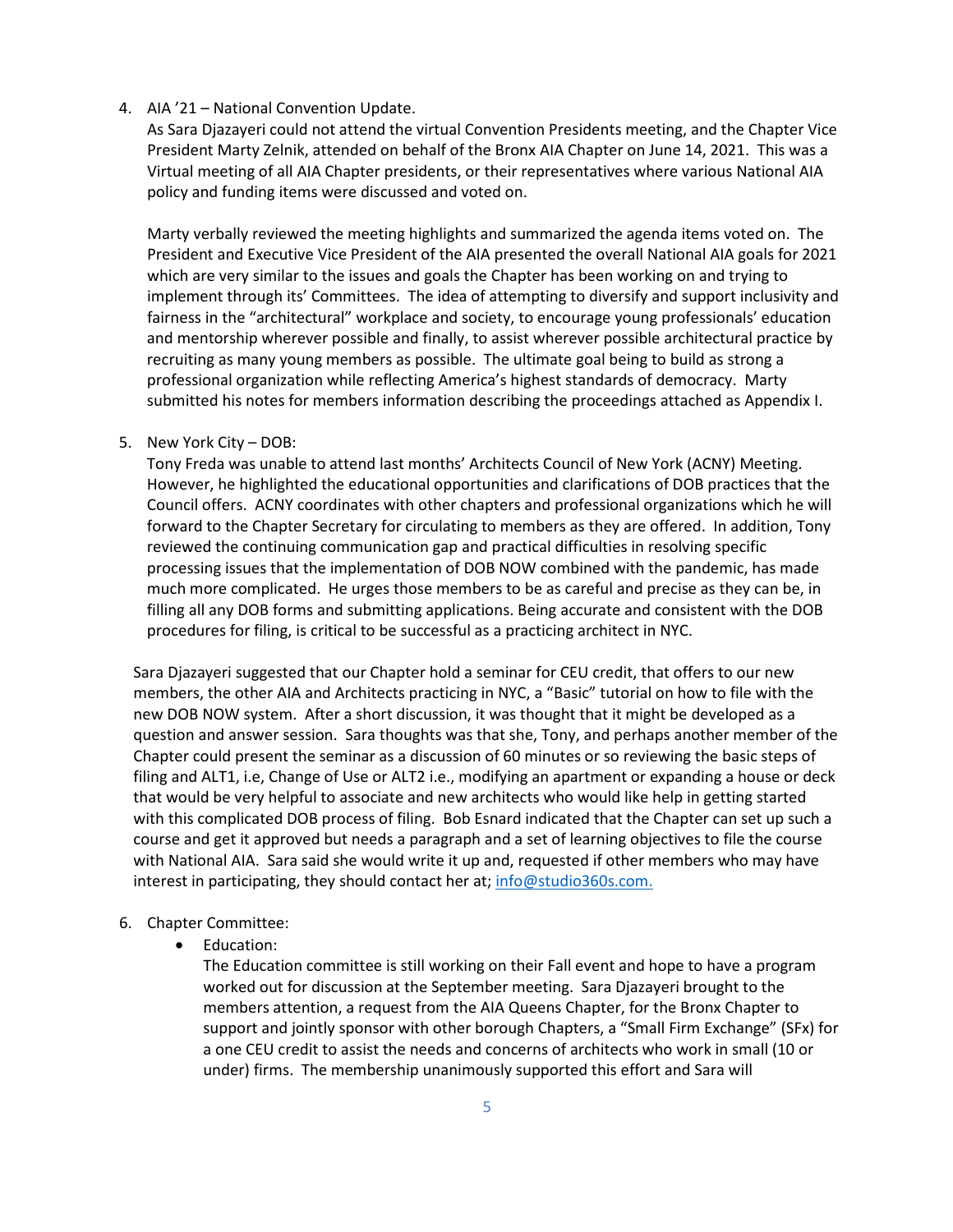communicate with the Queens Chapter to join as a sponsor of the event. The secretary was directed to send the email notice of the SFx program to all members, which is also attached as an Appendix II.

• Emerging Professionals: (EP)

Ofe Clark had followed up on the Mentors Program by sending emails to associate members requesting if they have any interest in being a mentee. She expects to have comments and a specific list of members interested by the end of summer. Her hope is to develop and propose a program of the associates interested at the next meeting. In addition, Ofe had also indicated that those Emerging Professionals in the Chapter who are interested in participating in the Registered Licensing Study Sessions that Brooklyn AIA is organizing, they also should contact her. If associate members who have not responded or have just learned of the Chapter's mentoring program and/or would like to join the Licensing Study Sessions, that they email her at; [clarke.ofe@gmail.com.](mailto:clarke.ofe@gmail.com)

• Chapter Cloud:

Josette Matthews could not attend the meeting and hopefully will be able to update the Chapter at a future meeting.

• Bronx Blueprint:

Bill Davis, the Bronx Blueprint Committee Chairman indicated that he had not been able to work with the Bronx Blueprint Committee since our last meeting and proposed an "Ad hoc" meeting in the summer just to review the Blueprint and other committee initiatives. In the last two meetings we did not have enough time for discussion. He hoped that at a summer meeting the members would be fresh and discussions would not be pressed by time. There was a general discussion with the remaining members still in attendance, who all approved an Ad hoc meeting with a specific agenda on our normal third Thursday in July at 6:00pm. In addition, Bill thought that he would have something prepared by then, which we could hopefully circulate before the meeting, focusing the discussions. Several members hoped that the Chapter could have more associate members attend and participate in the meeting. Over the last year it was mostly the associate members who expressed interest in working on the Emerging Professional and/or the Bronx Blueprint committees. Therefore, it was unanimously agreed that we would have an Ad hoc July meeting with a specific agenda concerning Emerging professionals and Bronx Blueprint Committees.

7. New Business:

There were no new business items and as there was no new business to discuss, Ofe Clarke suggested closing the meeting with Tony Freda seconding the motion. The meeting was unanimously adjourned at 8:16pm.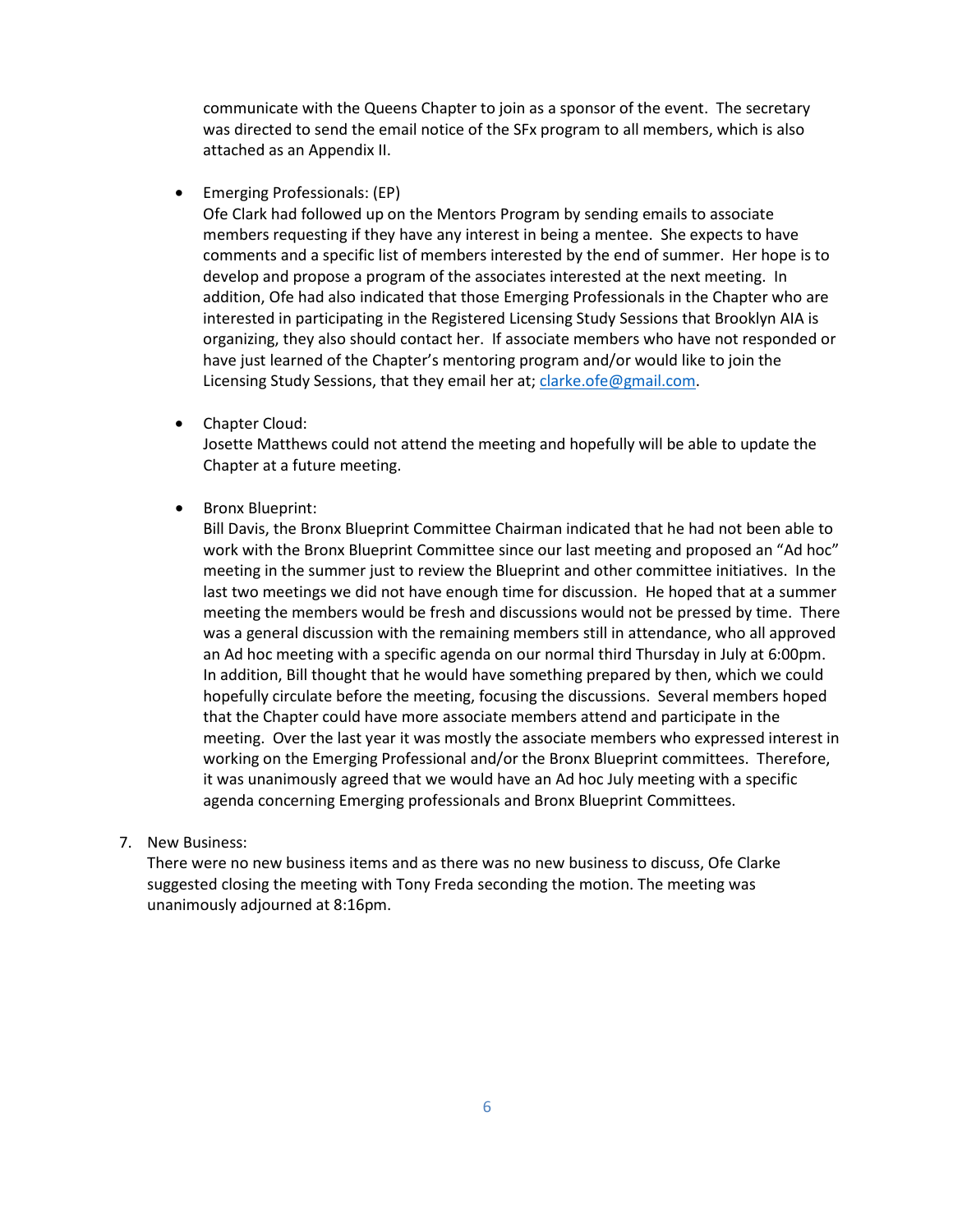#### IV. Next Meeting:

As suggested at the June meeting, there will be a Zoom Ad hoc discussion meeting on:

# **Thursday July 15, 2021 at 6:00PM**

# **Appendix**

- **I.** Marty Zelnik Summary on AIA National Convention Meeting.
- **II.** Intro to Small Firm Exchange (SFx) 1 AIA LU (non-HSW)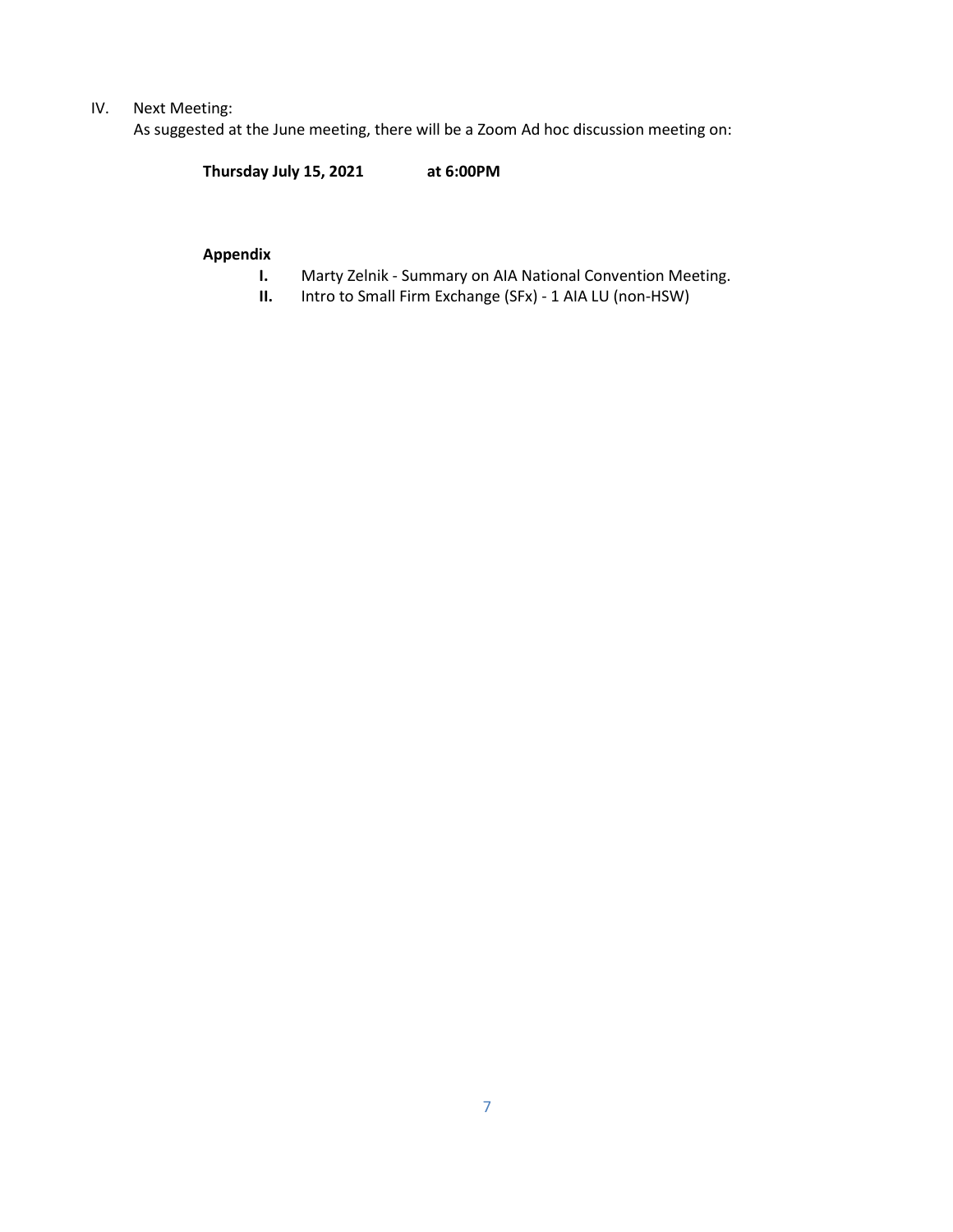# **Appendix I**

#### **Marty Zelnik - Summary on AIA National Convention Meeting**

*Re: 164th National AIA Zoom Meeting with Delegates.*

*On June 10, 2021, I participated as a representative of the Bronx Chapter AIA in National AIA Zoom meeting with AIA delegates from around the USA. The meeting lasted over two hours and consisted of various reports from AIA officials as well voting on certain motions that had been approved by "National" to be voted upon by the delegates. The meeting was long, tedious, but somewhat informative. I took notes as best I could, and share same with you and, as you see fit, the Bronx Chapter members.*

## *A. Opening Comments by AIA National President Peter J. Exley, FAIA:*

*Pres. Exley indicated:*

*That the last year was, and the future will be, a "future of uncertainty." Acknowledged the myriad contributions of AIA "volunteers." Indicated the hardship and uniqueness of remote working on the part of staff and* 

*volunteers due to the Covid crisis.*

*Extolled the virtues of maintaining high standards and the values of the AIA. Spelled out AIA priorities with respect to a "climate action plan" net zero energy programs and goals.*

*Stressed the importance of supporting recent architectural graduates in general. Stressed the importance of AIA with respect to addressing "social equity and social justice."*

*Stressed the importance of "inclusion." Noted that construction and architectural practice are in "a state of evolution."*

## *B. Comments by Robert A. Ivy, FAIA, Executive VP and CFO:*

*He stressed that:*

*Long term financial picture of AIA National is "stable and secure." Need to "broaden "non-dues income and resources." Presently there are "85,623 AIA members as of May 2021. (No breakdown) Local components throughout the USA are strong." Components need to be more resilient to increase funds. Importance for "AIA members and components to increase membership through innovation." Important to provide clear role of architects and architecture to the public. Strong need for "AIA components to expand membership."*

## *C. Treasurer's Report by Evelyn M. Lee, FAIA Treasurer*

*AIA maintains a "very strong financial condition." 25% of AIA's revenue comes from membership dues.*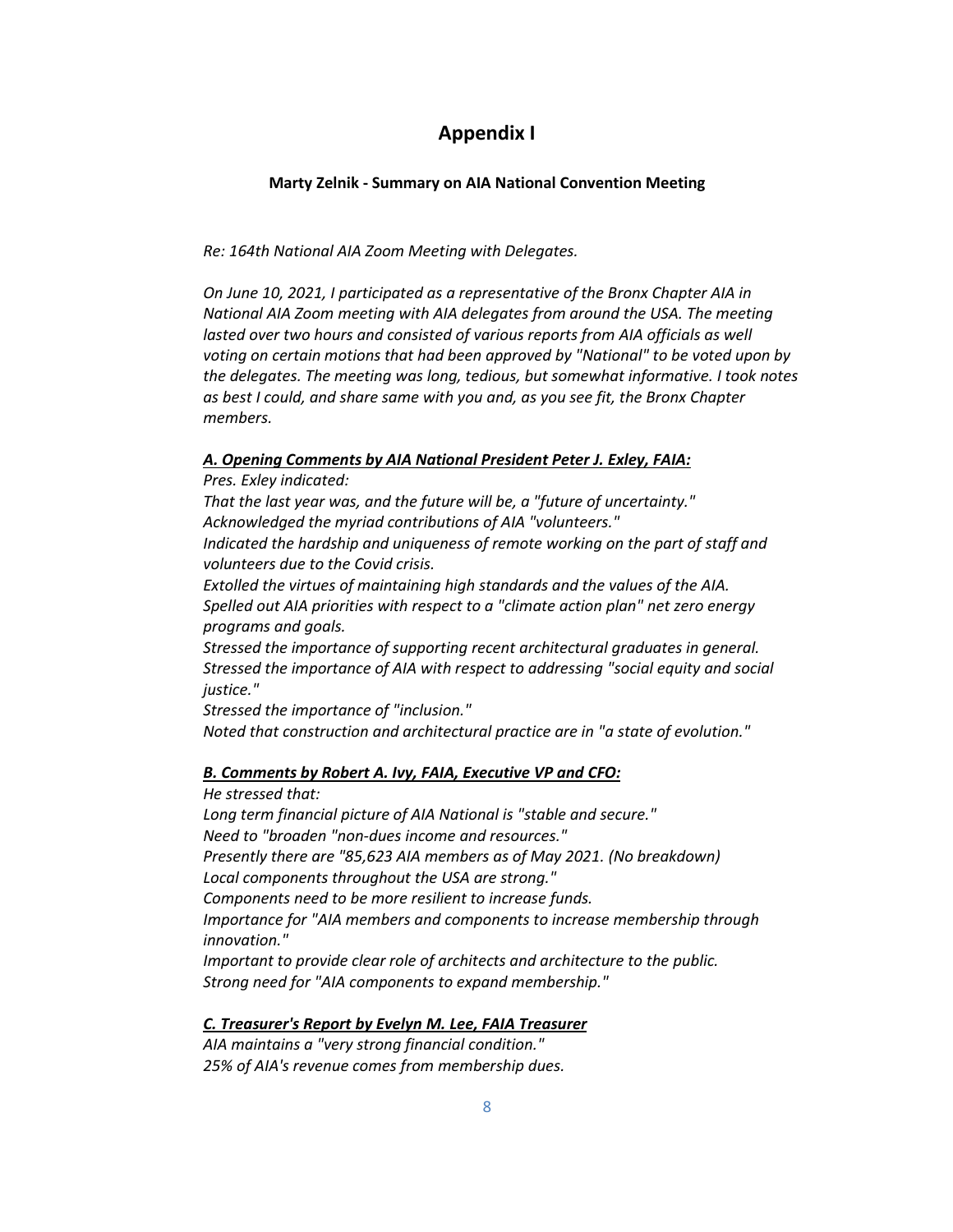*AIA has significant reserves and maintains "fiscal responsibility." Expenses for 2020 was approximately \$69.1 Million. Was able to reduce expenses by approximately \$10 Million this last year.*

#### *D. Voting Session of Proposed By Laws Amendments:*

*1. Resolution 21A to have a 3-Year transition to dissolve all AIA "regions." All regional dues will disappear. Existing funds remaining will be somehow redistributed (no formula provided):*

#### *Results:*

*Yes: 4128*

*No: 685*

*2. Resolution 21B (missed discussion).*

*3. Resolution 21.1 (by AIA Pennsylvania) "to enhance research into underrepresented communities, the increasing of diversity within the profession, and foster further AIA community engagement."*

*Financial implications/budget: \$118,000.*

*Yes: Resolution Passed (missed vote tabulation).*

*4. Resolution 21.2 - AIA Board took no position!*

*This resolution encourages AIA members and chapters to become more proactive politically. Encourages architects to run for office. A proposed "citizen architect" program. An effort to get architects involved and elected. Develop and provide a "toolkit for architects" interested in running for public office. Encourage architects to run for public office.*

#### *Financial implications/Budget: \$112,000-212,000*

*Yes: 3748 Results: No: 1323 5. Resolution 21.3-"New Member Task force:" This resolution creates a "new member task force." Promote diversity, women, inclusion etc. Promote K-12 exposure about architects and architecture. Engage with architecture students. Increase mentoring and arrange internships Increase exposure to "kids" as to "what architects do." Encourage greater equity, opportunity, and diversity engagement*

*Financial Implications: \$490,000 for "first startup costs" \$195,000 for grants Yes: 3921 Results: No: 1310*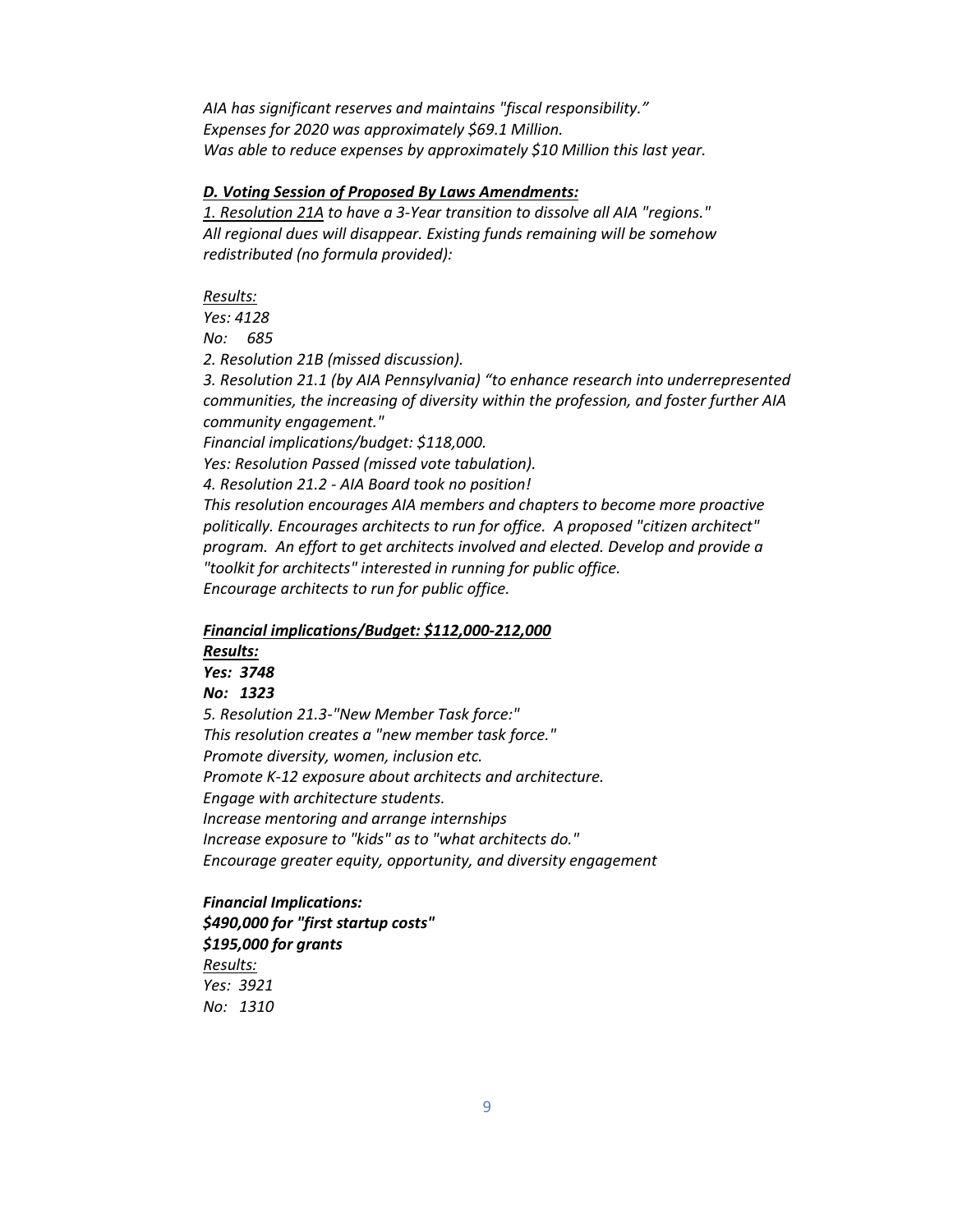## *E: New Business:*

*1. AIA National is conducting a new search for a CEO. In that regard, a "diverse committee" has been approved and appointed. It is still early in the process. No job specifications have been prepared or approved but expect this to be accomplished by late fall.*

*Respectfully submitted, Marty Zelnik*